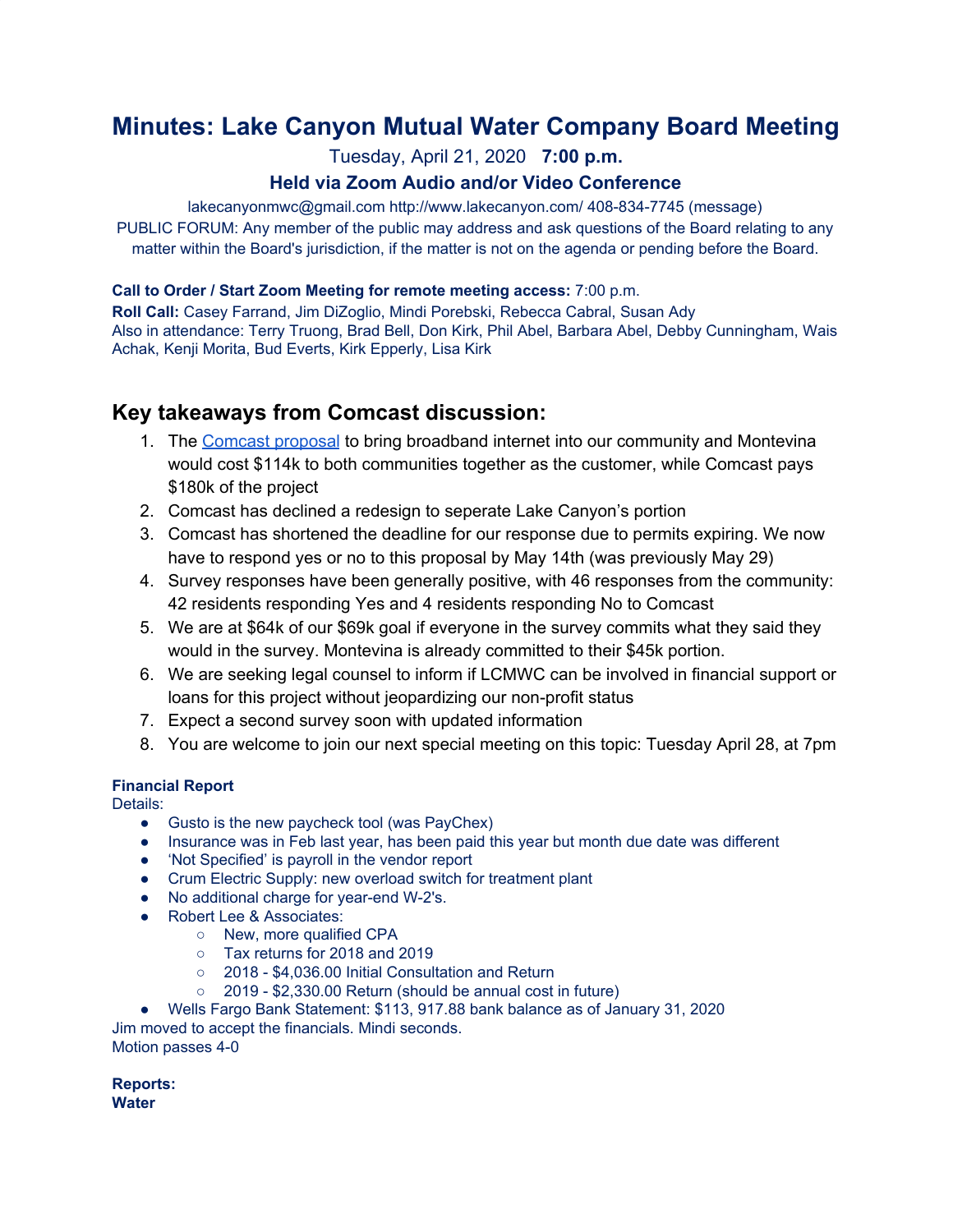96 gallons per household per day (up from 86 gallons per household during this month last year) 100% of water coming from spring

Due to low rainfall this year, we will likely have to pull water out of the creek earlier than usual

#### **Maintenance**

Completed:

- Overload Switch: installed, no charge
- Cleaned Y trap
- Tree pruning, leaf blowing, swales cleaned

#### To-do

- Mirrors: upper Beardsley, Laurel curve have been ordered
- Beardsley: below Hany's: concrete
- Johnson: railroad ties: Kent
- Exercise the turbine pump: Feb. 23 during meter reading
- Rebuild part
- Prune maples, bay laurels, redwoods, Scotch Broom around plants

#### **Staff**

Bud continues trainings

- Jan. 22, 2020 Failing to Plan for Capital Improvement and the Consequences /
- Capital Improvement Plans (CIP) Online Workshop
- Feb. 11, 2020 Pumps & Motors Efficiency ONLINE Workshop
- Feb. 18, 2020 Financial Management and Rate Setting Online Workshop

#### **Communication and Correspondence**

Water testing: the form is finished on additional testing, we are awaiting results

#### **Business**

- 1. John Lipka: request to address the Board- **delayed to next board meeting at John's request**
	- a. Issue is regarding county approval regarding the road in front of 19388 Beardsley
- 2. Comcast proposal
	- a. Overview: For ~114k to us as the customer, Comcast is willing to build internet broadband infrastructure for Beardsley and Montevida (note Comcast pays ~180k of this project)
	- b. Our request for re-design has been denied, so there is no longer the opportunity to reduce our cost by removing Montevina from the plan
	- c. Montevina has fully funded their portion
		- i. They are quite confident, but we will need to ensure we are not on the hook for their funds if their neighborhood comes up short
		- ii. Our remaining portion is ~\$69k
	- d. Survey:
		- i. 46 responses from community, 42 residents have said Yes to Comcast, while 4 residents have said No to Comcast
		- ii. We are at \$64k of our \$69k goal if everyone in the survey commits what they said they would in the survey
		- iii. Second survey needed to determine if the interested households can afford the additional cost
	- e. Legal Counsel:
		- i. LCMWC involvement via a loan
		- ii. Legal counsel today was not confirmed, they need to confirm with CPA if this would jeopardize our non-profit status
		- iii. Legal counsel to answer our questions by end of the week, billed at \$175-\$250/hr
			- 1. This legal counsel could be useful to have a precedent for future projects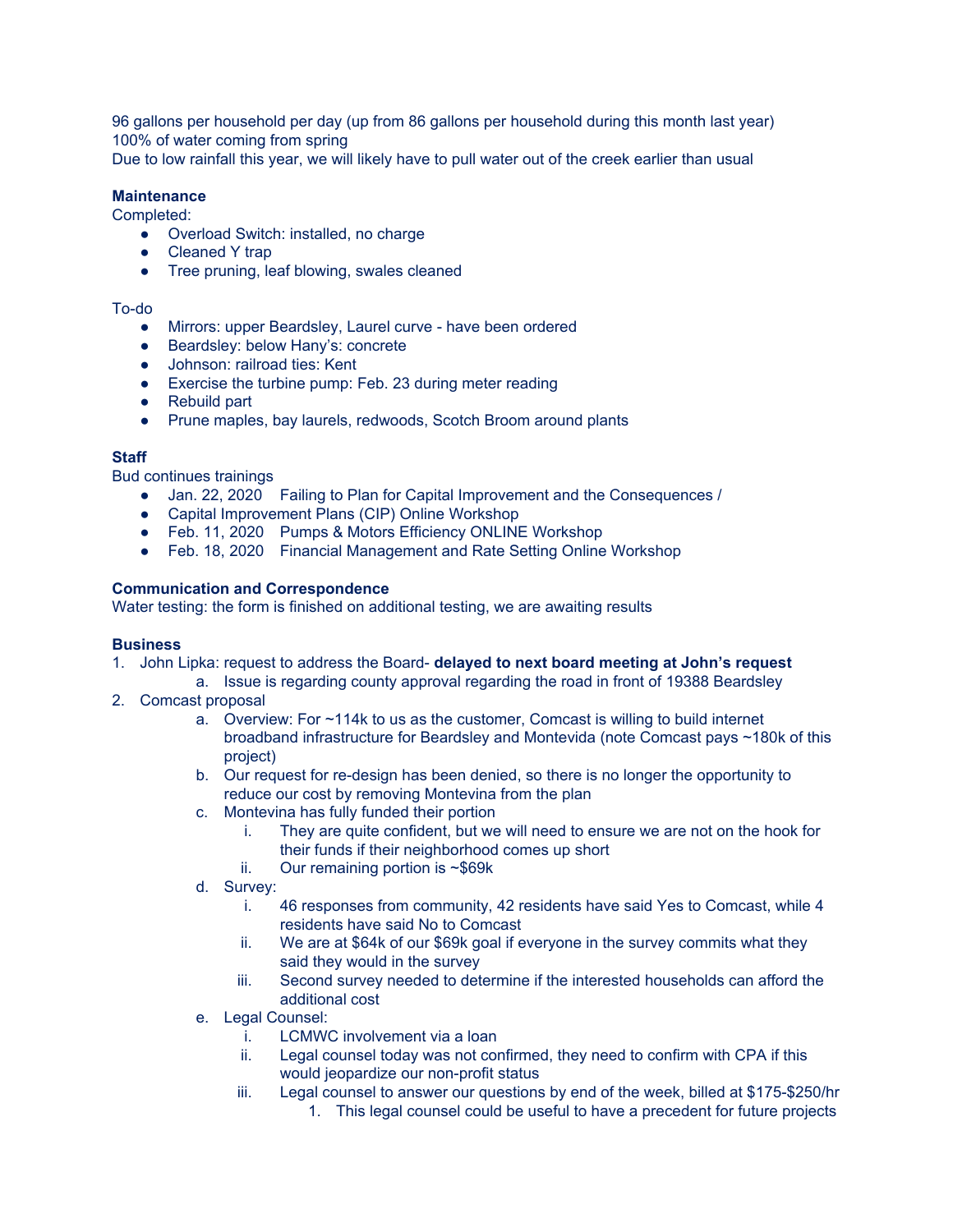that involve financial obligations are are not clearly water/roads

- 2. Request from community to see the questions being asked of the legal counsel
- iv. Questions to ask the lawyers:
	- 1. Can we provide the community loans (e.g. "act like a bank")
	- 2. Can we have a special assessment for the whole community for this project
	- 3. Can we get a more clear definition of what is in or out of scope in regards to "entertainment" and not jeopardize our non-profit status
		- a. e.g. can we fund a community park?
		- b. Can we get the criteria?
	- 4. Is this a project we can pay for using LCMWC funds
- v. Authorization to spend \$3000

Mindi makes a motion to propose that \$3000 be authorized for legal counsel. Jim seconds Motion passes 4-0

- f. Deadline has been shortened due to permits expiring
	- i. We have to reply by May 14; permit expire May 15 (previously May 26)
- g. Bottom line: We are ~\$5k short of the funds we need
	- i. We cannot currently source these with water bill pre-payments, as legal counsel is not sure yet if this will jeopardize our non-profit status
- h. Comcast monthly rates:
	- i. Is there any way to keep them from raising rates? No. Business accounts do tend to get better service. This is a very small project for them and we have very little negotiation power here.
- i. Comcast installation cost:
	- i. What is the installation cost: initial hookup is believed to be included, but they have not given a clear answer since last week's meeting
- j. Business accounts:
	- i. 19 have indicated interest in business accounts, but we are not sure this will get us lower rates, due to current challenges in negotiation
- k. What if your household does not want to contribute?
	- i. At this time, no penalty from LCMCW as we are only jointly pooling money (e.g. not under obligation)
	- ii. Comcast will penalize the household with service lockout for XX months
- l. How to move forward
	- i. Need a means to pool the money, as LCMWC cannot safely collect it now until we have legal counsel
	- ii. Residents voiced an interest in ensuring we collect in a safe way so that if we don't get enough we can get everyone refunded
	- iii. Action to look into how to get an escrow type account to do this
- m. Payment options
	- i. LCMWC covers the gap with LCMWC funds and builds that back over time using dues (delays other projects approximately a year)
	- ii. LCMWC is only a payment facilitator, we help collect funds from the community but don't get too involved
	- iii. LCMWC is not involved
- n. CSD involvement
	- i. interested in internet at their panels
	- ii. cannot be involved in funding due to county setup for CSD
- o. Communication plan
	- i. We are in need of a FAQ and more user-friendly communication
- p. Timeline for work: 3-6 months after signing